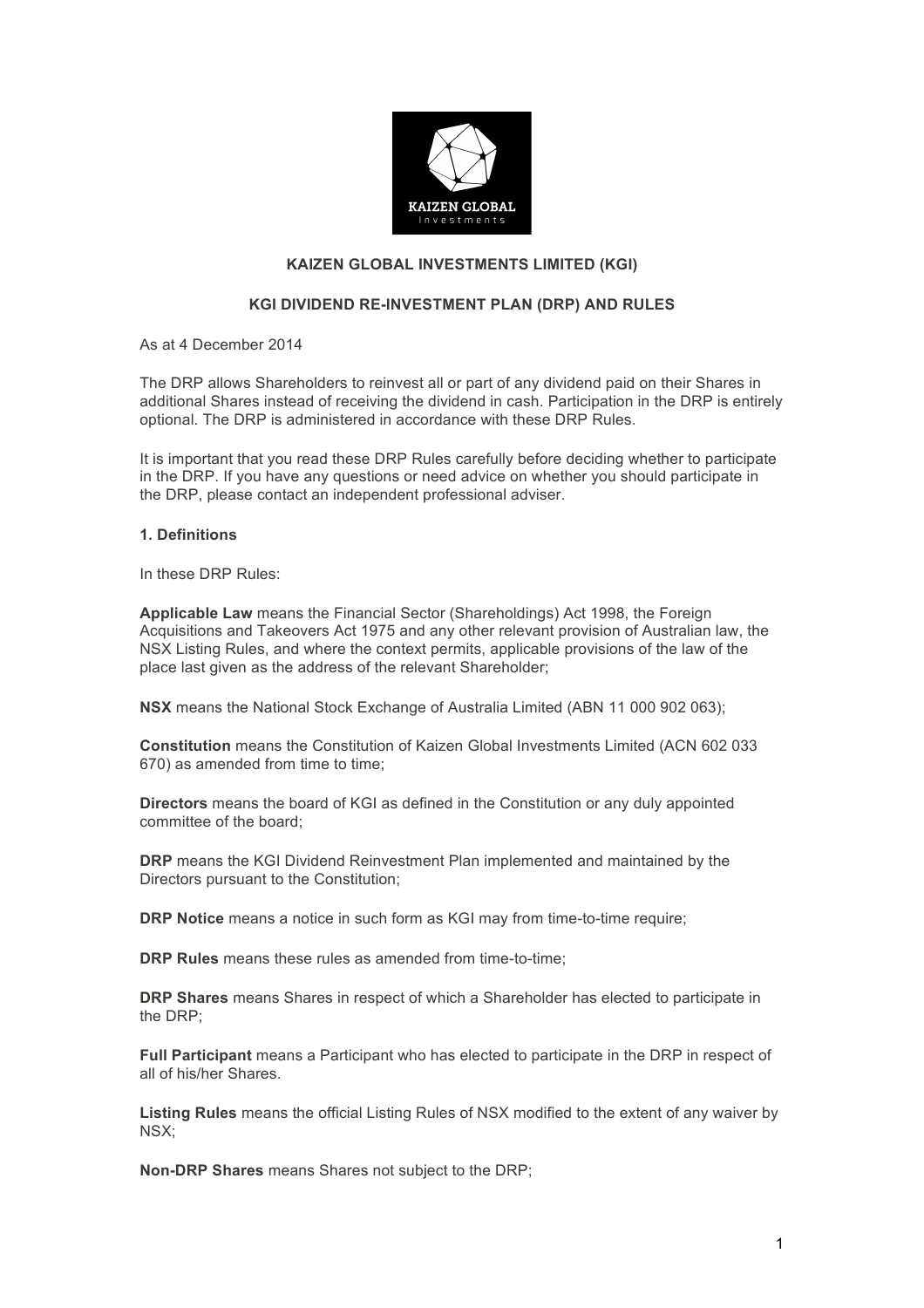**Participant** means a Shareholder some or all of whose Shares are DRP Shares;

**Record Date** means the date nominated by the Directors for the purpose of identifying the Shareholders who are entitled to receive a particular dividend;

**Shares** means fully paid ordinary shares in the capital of KGI;

**Shareholder** means a person holding Shares; and,

**Trading Day** has the same meaning as that term is defined in the Listing Rules.

#### **2. Interpretation**

2.1 In these DRP Rules, unless the context otherwise requires:

- (a) words importing the singular include the plural and vice versa;
- (b) words importing a gender include any gender;
- (c) an expression importing a natural person includes any company, partnership, joint venture, association, corporation or other body corporate;
- (d) a word or expression in the DRP Rules that deals with a matter dealt with by a provision of the Constitution has the same meaning as in that provision;
- (e) a reference to a document or these DRP Rules includes any variation or replacement of it; and
- (f) a reference to legislation includes regulations and other instruments made under it and any variation or replacement of any of them.

#### **3. Applicable Law**

3.1 These DRP Rules are subject to Applicable Law and to the Constitution.

#### **4. Participation in the DRP**

- 4.1 Participation in the DRP is optional and subject to these DRP Rules.
- 4.2 If, in the reasonable opinion of the Directors, the issue or transfer of the Shares by KGI or the holding of those Shares by the relevant Participant may breach any provision of Applicable Law or is otherwise in the sole opinion of the Directors undesirable or impractical, the Directors may at any time and from time to time:
	- (a) decline to issue or transfer Shares under the DRP;
	- (b) reduce the issue or transfer of Shares under the DRP on a proportionate basis; and/or
	- (c) reduce or suspend the participation in the DRP by any Participant.
- 4.3 Any Shareholder having a registered address or being resident in a country other than Australia is not permitted to participate in the DRP, unless the Directors, in their absolute discretion, determine otherwise.
- 4.4 A Shareholder is solely responsible for obtaining any government or regulatory approvals and consents necessary for that Shareholder to be eligible to participate in the DRP.

# **5. Degree of Participation**

5.1 A Shareholder may participate in the DRP in respect of all his/her Shares or in respect of some only of those Shares.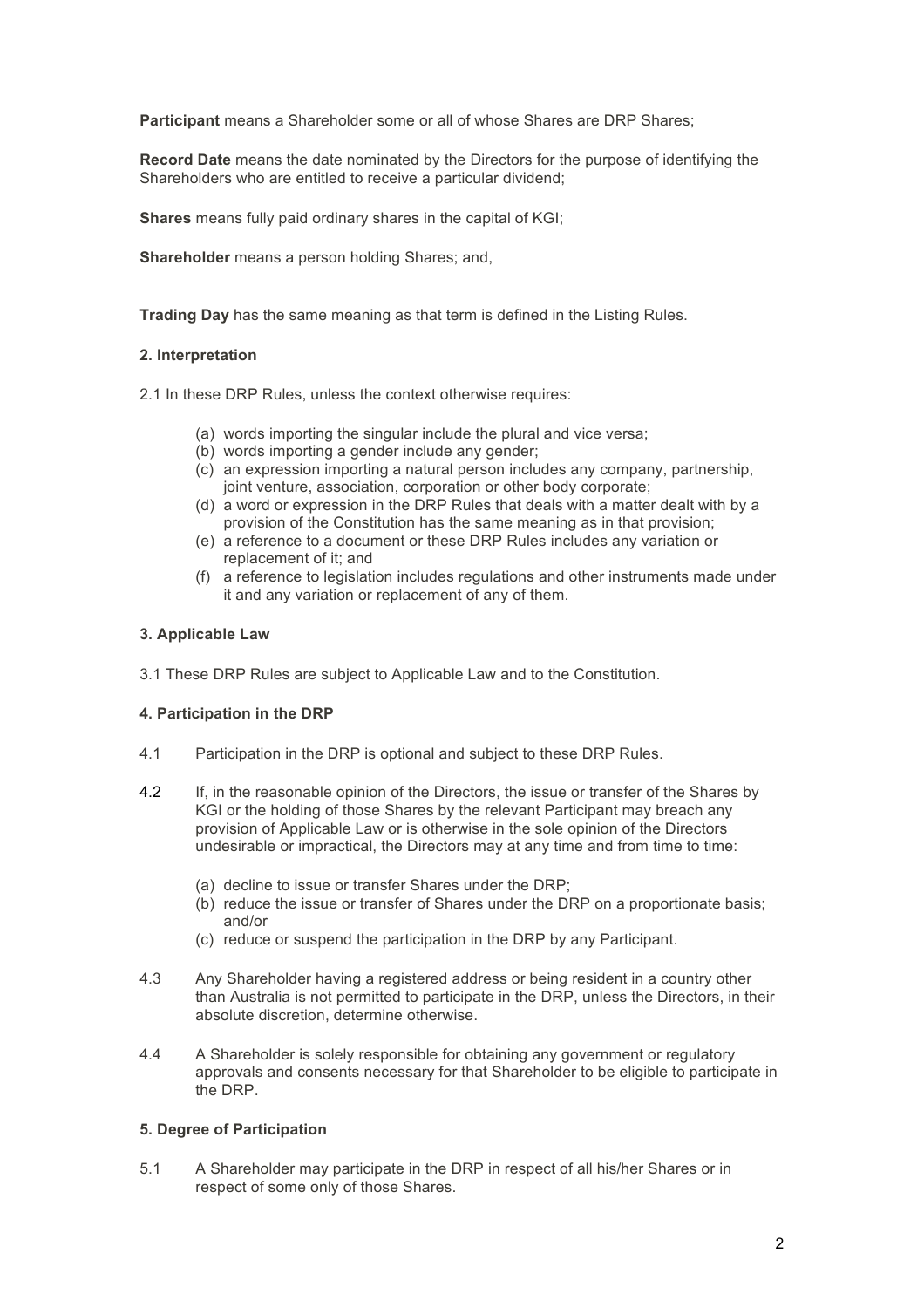- 5.2 If a Shareholder wishes all of his/her Shares to become DRP Shares he/she must lodge a duly completed and executed DRP Notice electing full participation.
- 5.3 If a Shareholder wishes some only of his/her Shares to become DRP Shares he/she must lodge a duly completed and executed DRP Notice indicating how many Shares are to become DRP Shares and only the number of Shares so specified will become DRP Shares.
- 5.4 If a Shareholder elects in a DRP Notice to have a greater number of Shares than that held by the Shareholder as at the date of the DRP Notice participate in the DRP, the number of Shares so specified or the number of Shares actually held by the Participant on each relevant Record Date, whichever is the lesser, will be DRP Shares.
- 5.5 Where the Shareholder is a Full Participant in the DRP then all Shares subsequently acquired by the Shareholder whether under the DRP or otherwise will be DRP Shares.
- 5.6 Where a Shareholder is a partial Participant, then Shares subsequently acquired by the Shareholder whether under the DRP or otherwise will, subject to Clause 5.4 above, only be DRP Shares to the extent that the Shareholder so elects in a DRP Notice in accordance with Clause 13 below.
- 5.7 There is no limit on participation in the DRP unless the Directors determine that not more than a specified number or percentage of Shares registered in a Shareholder's name may participate in the DRP for a particular dividend.
- 5.8 If the Directors impose a limit on participation in the DRP under Clause 5.7 then, in relation to Shares held in a broker's clearing account (as defined in the Listing Rules), or by a trustee or nominee, the broker, trustee or nominee will be permitted to participate up to such limit in respect of each person whose Shares are held in that way.

# **6. Application for Participation**

6.1 Application must be made on a duly completed and executed DRP Notice.

# **7. Operation of Plan**

- 7.1 The Directors in their absolute discretion will determine with respect to the operation of the DRP for any dividend whether to issue new Shares or to cause the transfer of Shares to a Participant, or to apply a combination of both options, to satisfy the obligations of KGI under these DRP Rules. If the Directors determine to cause the transfer of Shares to Participants, the Shares may be acquired in the market in such manner as the Directors consider appropriate.
- 7.2 KGI will establish and maintain a DRP account for each shareholding account of each Participant. KGI will in respect of each dividend payable to a Participant:

(a) determine the amount of that dividend payable in respect of the Participant's DRP Shares;

(b) determine (where applicable) the Australian withholding tax deductible by KGI in respect of the dividend, and any other sum KGI is entitled to retain in respect of the DRP Shares;

(c) credit the amount in (a) above and debit any amount in (b) above to the Participant's DRP account;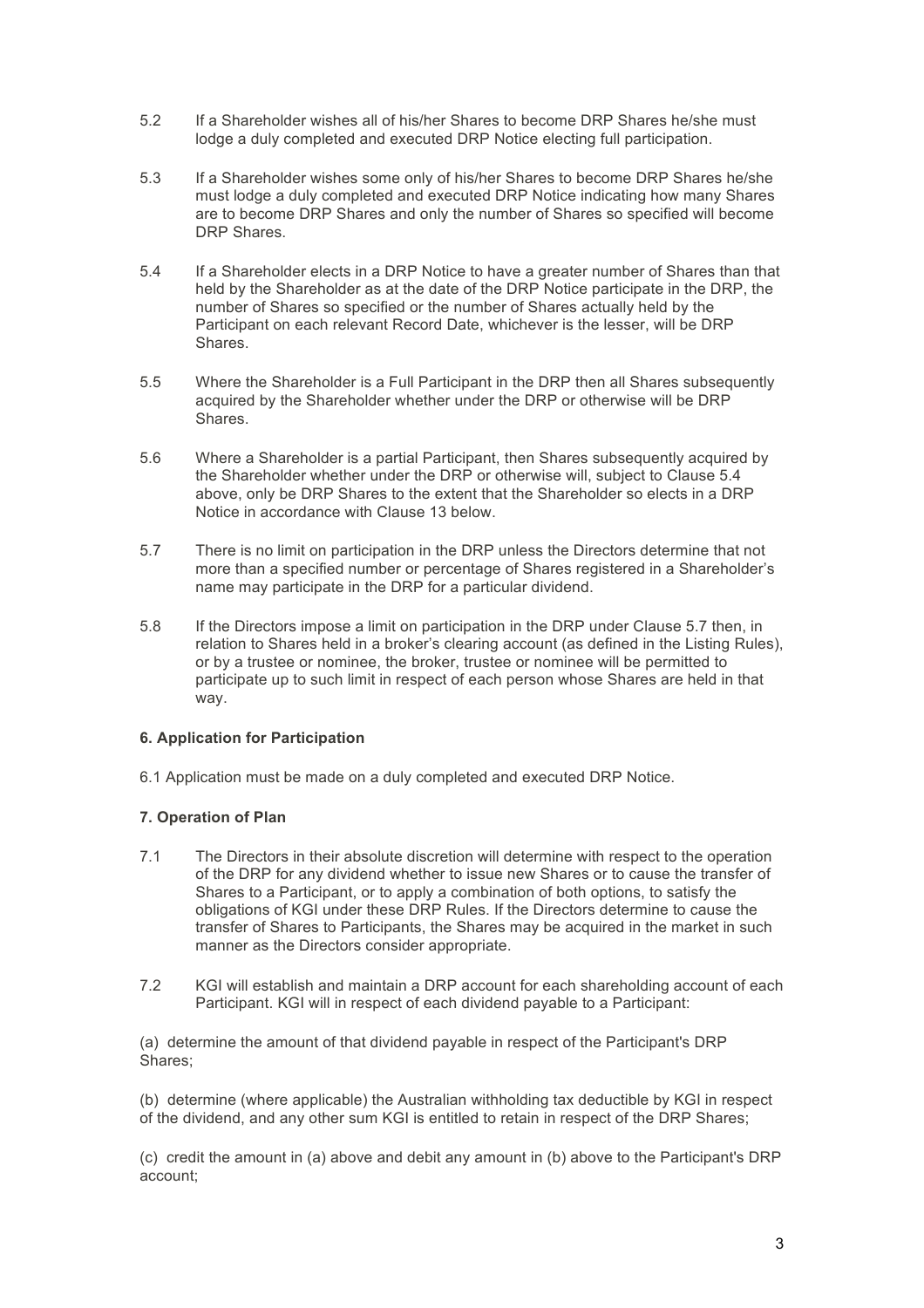(d) determine the maximum whole number of Shares which can be acquired under these DRP Rules by dividing the amount in the Participant's DRP account by the price determined under Clause 8 of these DRP Rules and rounding down to the nearest whole Share;

(e) issue or cause the transfer of that number of Shares to the Participant and debit the subscription amount or the acquisition amount (as the case may be) against the balance in the Participant's DRP account; and

(f) carry forward any residual cash balance to the Participant's DRP account for the next dividend. No interest will accrue or be paid in respect of residual balances in a Participant's DRP account.

7.3 On the termination of participation in the DRP by a Participant, any residual balance in the Participant's DRP account at that time will be direct credited to the Participant's nominated financial institution account or paid to the Participant in any other manner determined by the Directors. Any such payment will be made on the terms determined by the Directors.

## **8. Issue and Transfer Price**

- 8.1 Each Share issued or transferred under the DRP will be issued or transferred at the Market Price of Shares less such discount (if any) as the Directors may determine from time to time and notify to NSX (rounded to the nearest cent).
- 8.2 For the purposes of these DRP Rules, the expression "Market Price of Shares" means the average of the daily volume weighted average market price of all Shares sold through a "Normal Trade" on the NSX automated trading venues (and/or such other trading venues as the Directors may determine from time to time) during the ten Trading Days commencing on the second Trading Day following the relevant Record Date, or such other period commencing before or after the Record Date as the Directors may determine and announce to the NSX. If, at the absolute discretion of the Directors, the "Market Price of Shares" as calculated above is not considered to represent the then fair market value of Shares, the Directors may determine the fair market value of Shares in their absolute discretion.
- 8.3 "Normal Trade" means all trades excluding trades such as special crossings, crossings prior to the commencement of normal trading or during the closing phase or after hours adjustment phase, overnight crossings, overseas trades, trades pursuant to the exercise of options over Shares, or any other trade determined by the Directors in their discretion not to be reflective of normal trading in Shares. The calculation may be made by the Directors or a person nominated by the Directors, and may be determined by reference to such information as the Directors approve for the purpose from time to time, and, in the absence of manifest error, is binding on Participants.

#### **9. Issues and Transfers Under the DRP**

- 9.1 Shares issued under the DRP will:
	- (a) be issued in accordance with Applicable Law;
	- (b) rank equally with other Shares; and,
	- (c) be registered on a register chosen by KGI where the Participant already holds Shares.
- 9.2 Shares transferred under the DRP will be registered in the name of the Participant on the register where the Participant already holds Shares.

# **10. Participants to be bound**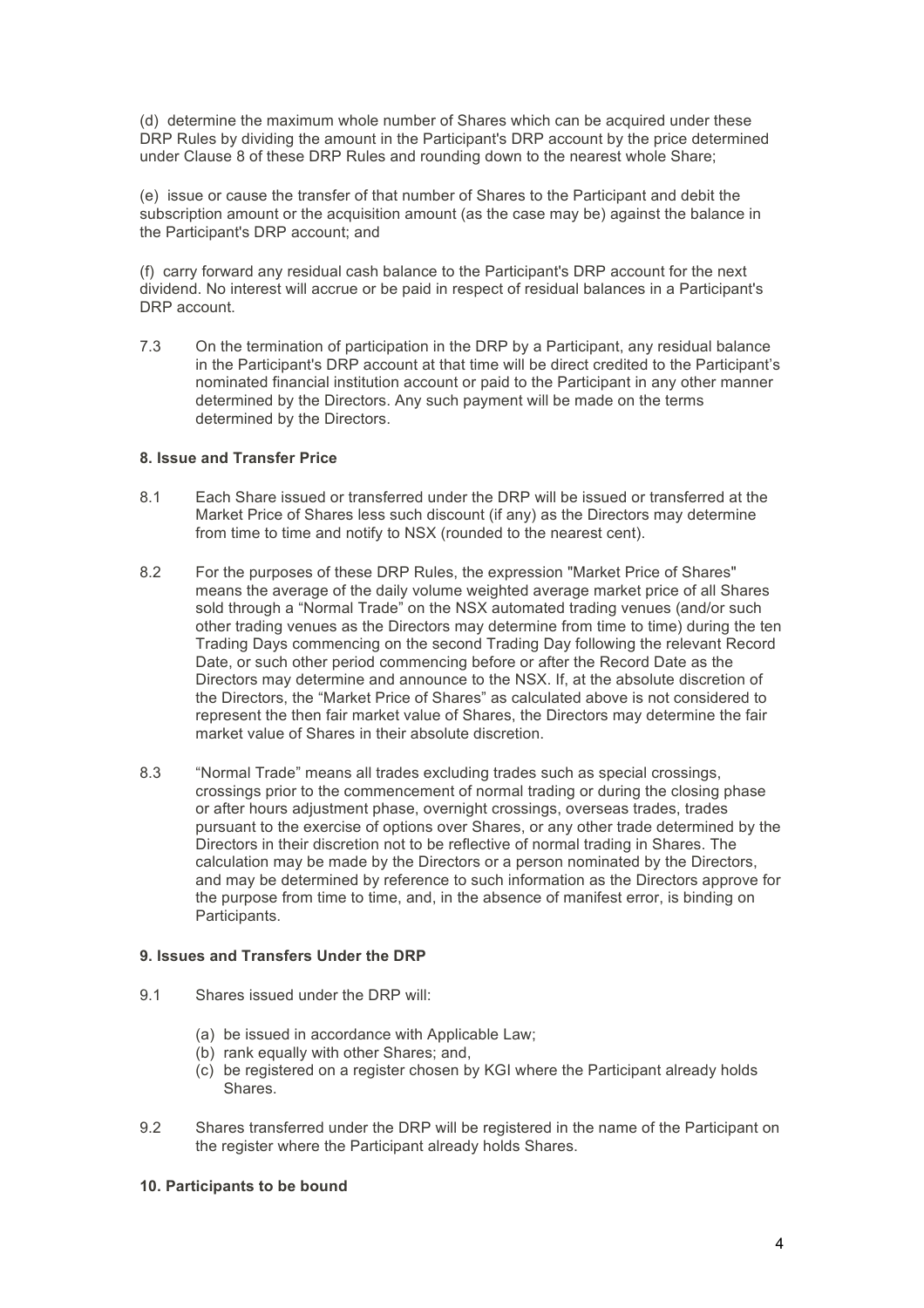10.1 Participants are at all times bound by the DRP Rules.

# **11. Costs to Participants**

11.1 No brokerage, commission, stamp duty or other transaction costs will be payable by Participants in respect of any issue or transfer of Shares under the DRP. However, KGI does not assume liability for any taxes or other imposts assessed against or imposed on a Participant.

## **12. Statements to Participants**

- 12.1 After each issue or transfer of Shares under the DRP, KGI will forward to each Participant a statement setting out:
	- (a) the number of DRP Shares held by the Participant excluding those Shares last issued or transferred to the Participant under the DRP;
	- (b) the amount of the last dividend paid in respect of those DRP Shares;
	- (c) the issue or transfer price of the last Shares issued or transferred to the Participant under the DRP;
	- (d) the number of Shares issued or transferred to the Participant under the last DRP issue or transfer;
	- (e) the Participant's total holding of Shares after issue or transfer; and
	- (f) the residual cash balance in the Participant's DRP account (if any).

## **13. Variation to Participation**

13.1 Subject to Clause 16.2, a Participant may, at any time, increase or decrease the number of Shares subject to the DRP by lodging a duly completed and executed DRP Notice.

## **14. Termination of Participation**

- 14.1 A Participant may, at any time, terminate his/her participation in the DRP by lodging a duly completed and executed DRP Notice.
- 14.2 If a Participant dies, participation in the DRP by that Participant and any other Participants with whom the deceased was a joint Participant will be terminated upon receipt of notice by KGI of the death of the Participant but any such termination takes effect only with respect to the next occurring Record Date.

#### **15. Disposals**

- 15.1 Where all of the Participant's Shares are DRP Shares, in the event that some of those Shares (but not all of the Participant's Shares) are disposed of, the remaining Shares held by the Participant will continue to be DRP Shares.
- 15.2 Where some of a Participant's Shares are DRP Shares the Participant will be deemed to dispose of his/her Non-DRP Shares first.

#### **16. Applications and Notices**

16.1 Any application or notice referred to in these DRP Rules must be in such form as the Directors may from time to time require. The Directors may determine that any application or notice referred to in these DRP Rules can be lodged electronically, either through KGI's website or that of an authorised third party.